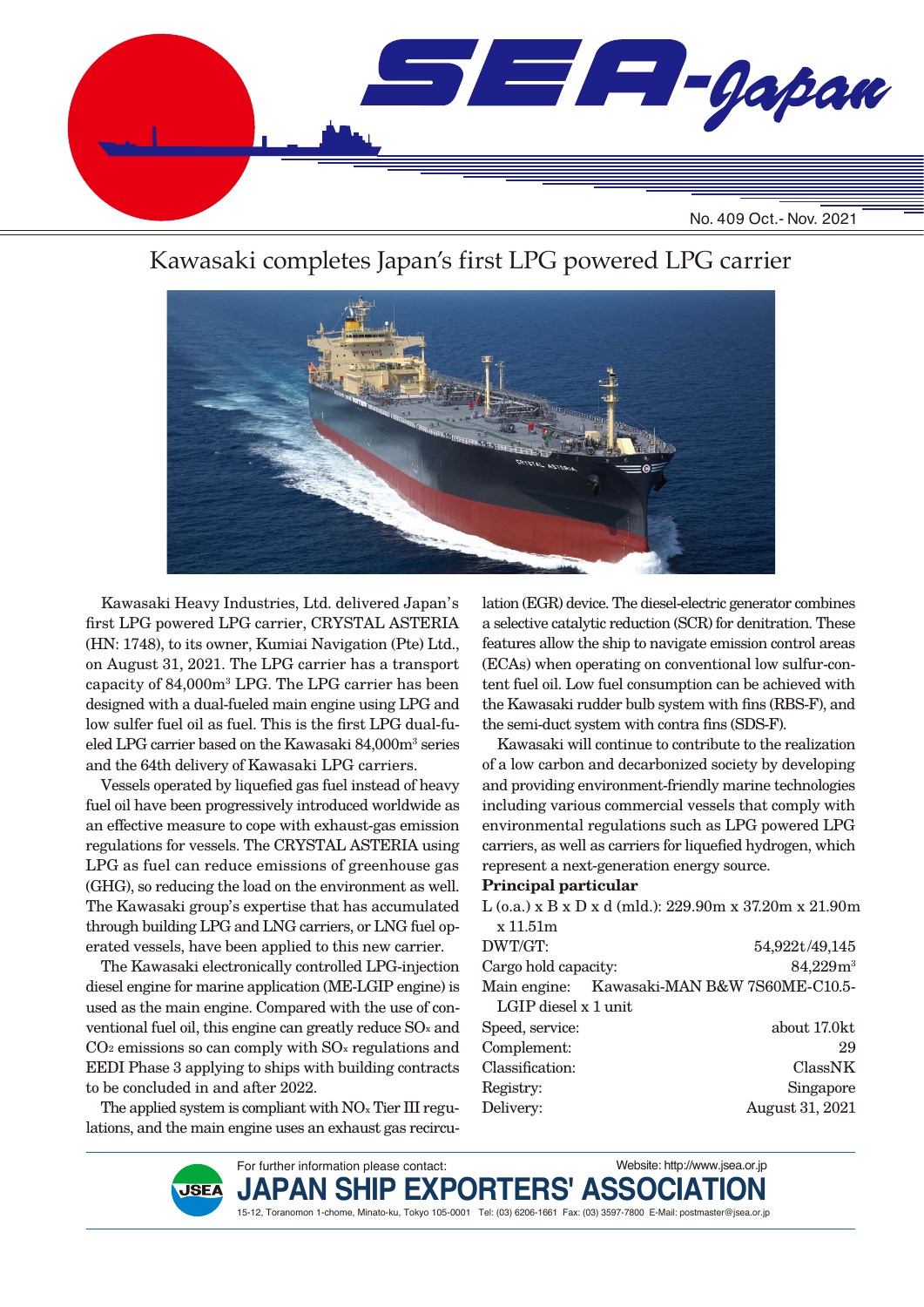# JMU completes 1st J-Series 211,000DWT bulker, DREAM CLOVER

Japan Marine United Corporation has delivered the DREAM CLOVER, the first J-Series 211,000DWT bulk carrier at the Tsu Shipyard on July 28, 2021. This is the newly developed Newcastlemax bulk carrier called J211BC, which features both economical and environmental friendly design.

The J211BC conforms with MARPOL ANNEX VI NOx Tier III and SOx emission regulations as well as CSR BC&OT (Common Structural Rules for Bulk Carriers and Oil Tankers). These regulations/rules require shipbuilders to achieve more environmental friendly and secure hull structure designs. On the other hand, these requirements have negative impacts in economical design such as decreases in cargo hold capacity and deadweight, and increase in fuel oil consumption. However, JMU has overcome these negative impacts in design based on the latest JMU technology, and achieved more cargo capacity, deadweight, and lower fuel consumption, compared with the previous Newcastlemax bulk carrier ser i e s c a l l e d G209BC, and the J211BC is so improved as to be categorized as Phase 2 of EEDI.

The J211BC has larger deadweight and cargo

hold capacity suitable for bulk coal and iron ore in the nine cargo holds, achieved by JMU's expertise and vast experience. The SSD® (Super Stream Duct®) and SURF-BULB® equipped fore and aft of the propeller, respectively, greatly improve the propulsion performance. The ALV-Fin® (Advanced Low Viscous Resistance Fin) equipped fore of the propeller controls stern water flow to gain better propulsive efficiency. Furthermore, a unique bow shape, LEADGE-Bow®, can reduce the added resistance due to waves, and the well-refined shape of the superstructure can attain low wind resistance. This vessel is also equipped with a SO<sub>x</sub> scrubber to comply with MARPOL ANNEX VI Regulation 14.



In addition, corrosion resistant steel (JFE-SIP®-CC) developed by JFE Steel Corporation was adopted for parts of the outer shell, cargo hold frame, and inner bottom shell.

The DREAM CLOVER has obtained the DSS (HM (F+LS, O)) notation for hull monitoring and DSS (EE) notation for energy efficiency analysis function.

#### **Principal particular**

|                            | $L$ (o.a.) x $B$ (mld.) x $D$ (mld.) x d(mld.): |
|----------------------------|-------------------------------------------------|
|                            | 299.99m x 50.00m x 25.00m x                     |
| 18.40 <sub>m</sub>         |                                                 |
| DWT/GT:                    | 212,078t/108,903                                |
|                            | Main engine: MAN B&W 7S65ME-                    |
| C8.5-HPSCR diesel x 1 unit |                                                 |
| Speed:                     | 14.5kt                                          |
| Complement:                | 25                                              |
| Classification:            | ClassNK                                         |
|                            |                                                 |

#### Tsuneishi Shipbuilding announces new model TESS66 AEROLINE

Tsuneishi Shipbuilding Co. released the details of the new model TESS66 AEROLINE on its website on August 2, 2021. This eco-ship achieves the largest class 66,200DWT of Ultramax category with Panamax breadth. The design features the AEROLINE technology that reduces wind resistance and also complies with EEDI Phase 3 regulations.

Spurred by the increase in cargo volume, ships in the shipping indus



try are increasing in size in pursuit of transportation efficiency per voyage. With enhanced demand in recent years to address global warming, the growth in size is accelerating to reduce CO2 emissions per transportation unit as well.

TESS66 AEROLINE, the newest ship model of Tsuneishi Shipbuilding's long-selling TESS\* series, achieves the largest class 66,200DWT of the Ultramax bulk carrier category to

> maximize transportation efficiency. Furthermore, its outstanding versatility ensures that customer convenience is not compromised as the Panamax breadth is main-

tained along with industry-standard draft.

With the features of fuel-efficiency and environmental performance, such as Tsuneishi Shipbuilding's proprietary AEROLINE technology that reduces wind resistance by approximately 20%, the ship complies with the CO2 emission regulations, EEDI Phase 3. The ship design has been refined for excellent fuel efficiency under all conditions, from shallow to full load draft.

Note: \* TESS (Tsuneishi Economical Standard Ship) series: Tsuneishi Shipbuilding's bulk carrier brand that has evolved and in- creased variety with over 500 ships com pleted since the first in 1984.

#### **Principal particulars of TESS66 AEROLINE:**

L (o.a.) x B x D x d: 200m x 32.25m x 19.15m x 13.80m

| DWT/GT:         | 66,200t/36,900 |
|-----------------|----------------|
| Cargo capacity: | $81,500m^3$    |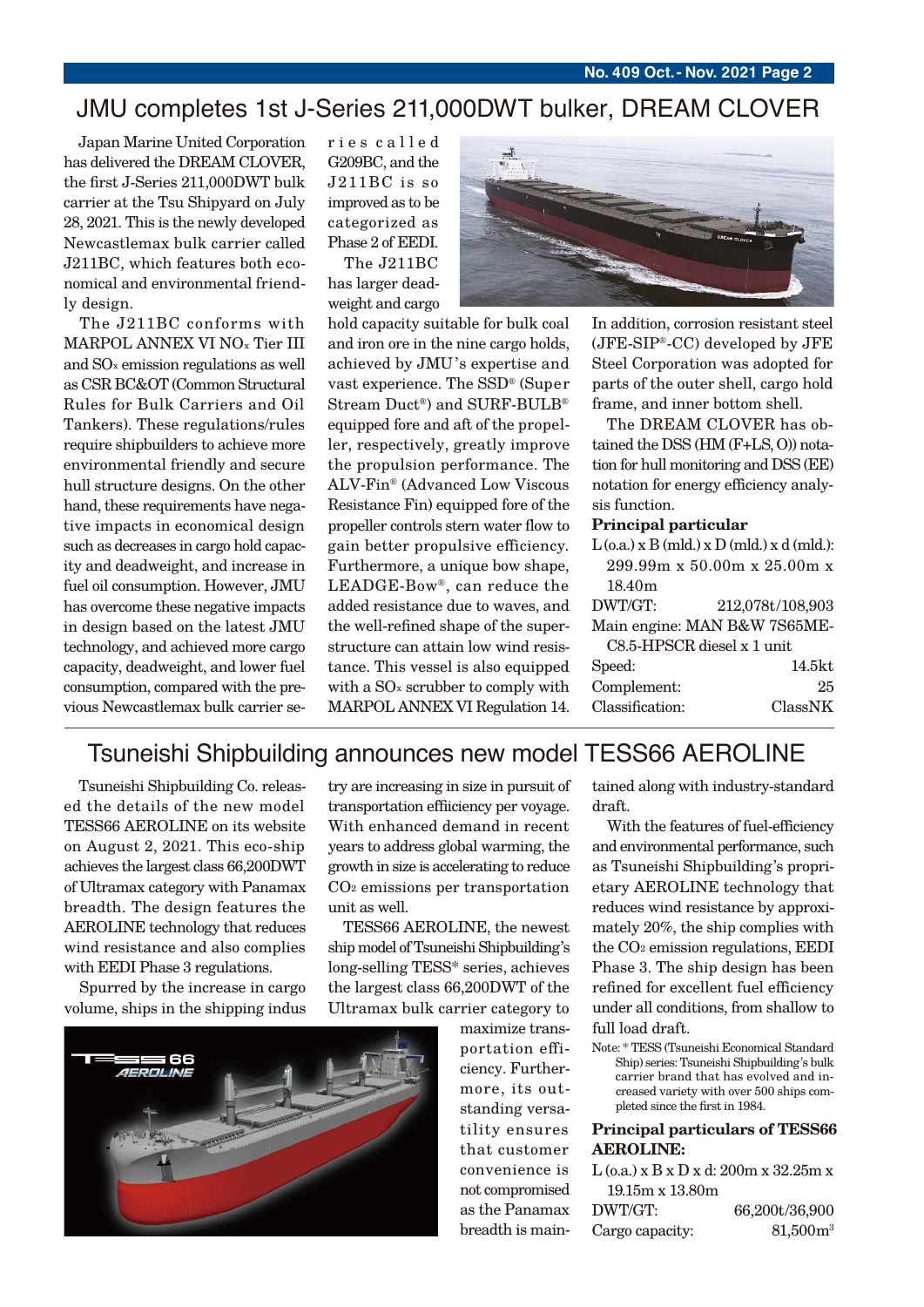#### MES-S completes 23rd neo66BC, JAL KALPATARU

Mitsui E&S Shipbuilding Co., Ltd. (MES-S) completed and delivered the 66,000DWT-type bulk carrier, JAL KALPATARU (HN 1967), at its Tamano Shipyard on July 21, 2021. This is the 23rd ship of the neo66BC type, a wide beam shallow draft vessel of the MES-S neo series and the last merchant vessel built under the Mitsui name. The core business of MES-S will shift to engineering services, which will contribute to the growth of maritime industry.

The JAL KALPATARU has four cranes and five cargo holds and retains the superior usability of the Mitsui 56BC type. The vessel is designed with deadweight of more than 66,000 tons and capacity of more than 82,600 cubic meters for loading various cargoes such as coal, ore, grain, as well as lengthy/heavy cargoes such as steel pipes and hot coils.

Research and interviews with ship owners and operators, surveys of ports all over the world, and present trade



patterns suggest that the wide beam (over-Panamax) and shallow draft allow wide flexibility for operations and high transport efficiency. Fuel oil consumption of this vessel is less

than that of a conventional Supramax bulk carrier despite the increased size.

The new hull form maintains good performance under rough sea conditions as well as calm sea conditions and shows better maneuverability. The hatch openings are the largest in this type of vessel for both length and width. The Harmonised Common Structural Rules (H-CSR) are applied. The vessel has multiple fuel oil tanks for switching of fuel oil to satisfy the latest regulations for SOx emissions.

#### **Principal particulars**

 $L$  (0.a.) x B x D: 199.99m x 36.00m x 18.45m DWT/GT: 66,264t/38,234 Main Engine: MITSUI-MAN B&W 7S50ME-C9.7 diesel x 1 unit Speed, service: about 14.5kt Complement: 25 Classification: ClassNK Registry: Panama Delivery: 21 July 2021

## Namura completes 84,000DWT type bulk carrier, SAIKAI MARU II

Namura Shipbuilding Co., Ltd. (Namura) delivered the SAIKAI MARU II, an 84,121DWT bulk carrier, to Wealth Line Inc. at its Imari Shipyard & Works on June 2, 2021. The vessel is the third of 84,000DWT type bulk carrier series developed by Sasebo Heavy Industries Co., Ltd., and the first vessel constructed by Namura with the following features.

The vessel has been designed with a wide beam and shallow draught and is suitable to carry various cargoes such as coal, ore, grain, and other bulk cargoes. Further improvement of propulsion performance and fuel saving can be achieved with the adoption of two energy saving devices, the Namura flow Control Fin (NCF) and the Namura Rudder-Fin, an electronically controlled main engine, and the latest model of high efficiency propeller.

For environmental protection, the vessel is equipped with a main engine and generator engines compliant with

the Annex VI of MARPOL 73/78 regulations to reduce NOx emissions, and a SOx scrubber is installed for reducing SOx emissions under the policy of IMO-The 2020 global sulphur cap. In addition, the vessel also complies with the SOLAS Chapter II-1 Regulation 3-12, Code on noise levels on board ships to improve the environment of the onboard living quarters.

The ballast water treatment system to control the quality of ballast water is equipped for protection of the marine environment to comply with

the International Convention for the Control and Management of Ships' Ballast Water and Sediments. The vessel also has several storage tanks for appropriate management and discharge of drainage, sewage, rain water and water used for cleaning cargo holds. This will satisfy port restrictions on such discharges.

#### **Principal particulars**

| $L$ (o.a.) x B (mld.) x d (mld.): 229.00m x |                |  |
|---------------------------------------------|----------------|--|
| 38.00m x 13.49m                             |                |  |
| DWT/GT:                                     | 84,121t/47,141 |  |
| Main engine: J-ENG 6UEC60LSE-               |                |  |
| Eco-A2 diesel x 1 unit                      |                |  |
| Complement:                                 | 9.4            |  |
|                                             |                |  |

| Classification: | ClassNK      |
|-----------------|--------------|
| Registry:       | Panama       |
| Completion:     | June 2, 2021 |

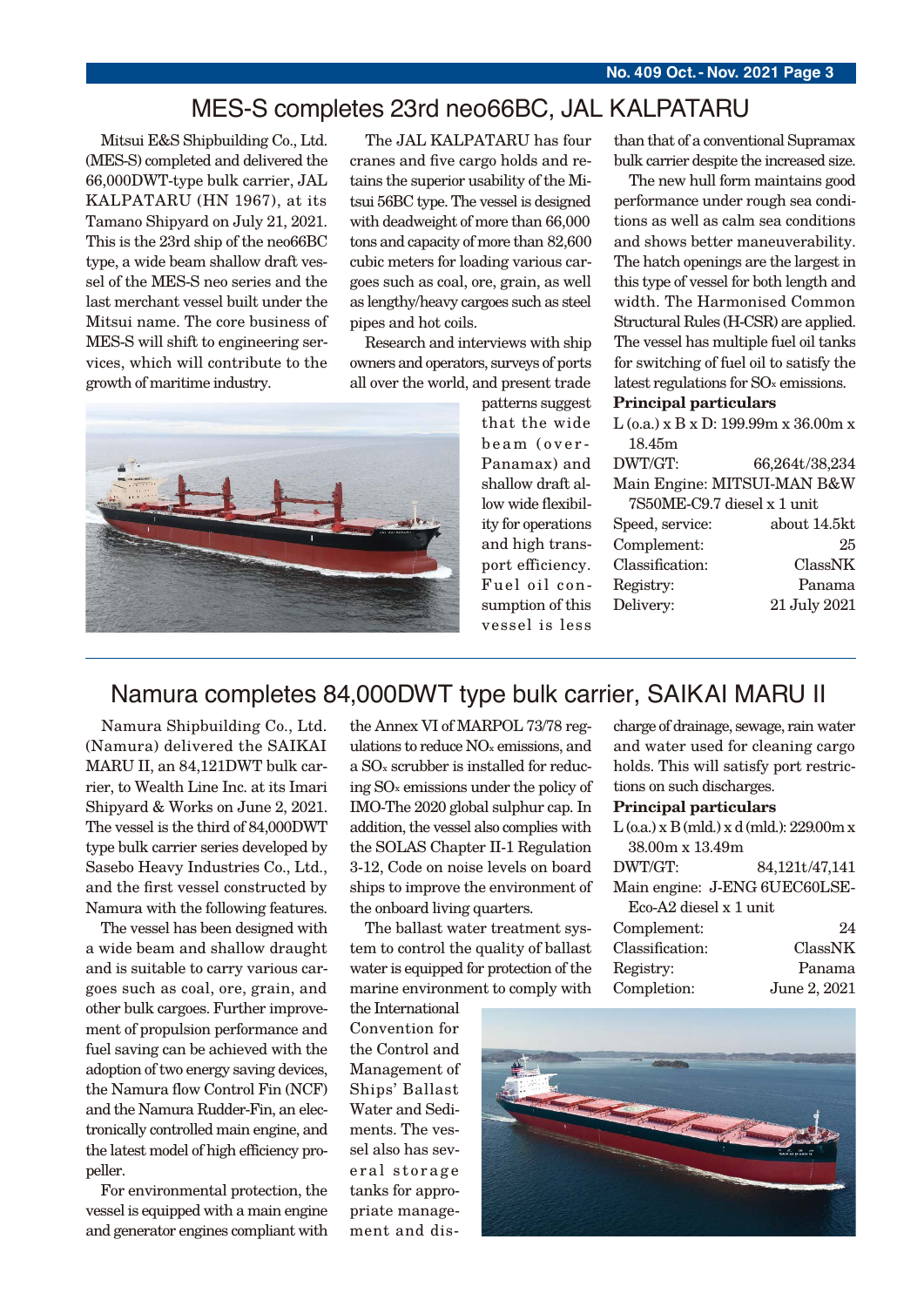## Oshima completes 4,300,000ft 3 type woodchip carrier, VANGUARDIA

Oshima Shipbuilding Co., Ltd. delivered the 4,300,000 cubic feet type woodchip carrier Vanguardia to Esteem Maritime Japan Co., Ltd. on August 5, 2021. This vessel has been designed for woodchip transport and has a self-unloading system consisting of three electric deck cranes, four hoppers, and conveyor systems to achieve high unloading efficiency.

Anti-scattering nets and water spraying systems are also equipped at the hoppers to prevent woodchip scattering. Additionally, regenerative electric power during grab bucket lowering is utilized to reduce the electric power demand of the ship and save energy.

This vessel has various eco-friendly features. Measures to prevent marine pollution include a gray water tank for storage of ship's domestic wastewater and collecting tank for storage of water used for cleaning of cargo holds and the upper deck. Moreover, to prevent environmental pollution caused by harmful substances, the in-

ventory of hazardous materials is provided on board the ship, which describes the types and locations of harmful substances. Reduction of SOx emissions that

cause air pollution is achieved with a SOx scrubber and the vessel complies with IMO SO<sub>x</sub> regulations.

This vessel has been designed to have higher propulsion efficiency to cope with the large cargo hold capacity to load woodchips and adopted an electronically controlled main engine, a high efficiency propeller with larger diameter, and PBCF (Propeller Boss Cap Fins). Furthermore, Oshima's energy saving devices, "Advanced Flipper Fins," "Rudder Fin," and "Seaworthy Bow" are installed for further improvement of propulsion efficiency. Consequently, the vessel has attained



the level of EEDI (Energy Efficiency Design Index) Phase 3 under the current requirements of EEDI Phase 1. **Principal particular**

 $L$  (o.a.)  $x B$  (mld.)  $x D$  (mld.)  $x d$  (summer/ext.): 209.96m x 37.00m x 22.80m x 11.523m

| DWT/GT:                    | 60,306t/49,903       |  |
|----------------------------|----------------------|--|
| Hold capacity:             | 4,326,015 cubic feet |  |
| Main engine:               | MITSUI-MAN           |  |
| 6S50ME-C9.6-EGRBP diesel x |                      |  |
| 1 unit                     |                      |  |
| MCR:                       | 7,430kW at 92.0rpm   |  |
| Speed, service:            | 14.20kt              |  |
| Classification:            | ClassNK              |  |
| Completion:                | August 5, 2021       |  |
|                            |                      |  |

## SKDY-Sanoyas designs CO<sub>2</sub> carrier (Injection Facility Ready)

Shin Kurushima Sanoyas Shipbuilding Co., Ltd. (SKDY-Sanoyas) has obtained an Approval in Principle (AiP) from ClassNK for the design of a "CO2 carrier (Injection Facility Ready)" as part of the "Sustainable CCS (Carbon Dioxide Capture and Storage) project" by the Ministry of the Environment, Government of Japan. This project is part of the approach to reducing greenhouse gases, and is intended for technical study and verification of CCS, which separates and captures CO2 in the exhaust gas from thermal power plants and stores the captured gas underground.

The company has developed the CO2 carrier, under a commission from Uyeno Transtech Limited, a member of the demonstration project consortium, and also carried out the risk assessment (HAZID: Hazard Identi fication Study) of the "CO<sub>2</sub> carrier (Injection Facility Ready)" in anticipation of future conversion to a CO2 carrier with injection system, which led to



granting of the AiP.

This ship design has been developed to enable CO2 transportation, and future conversion to injection operation. The space for the injection system including the fitting facility to an offshore storage site has been secured in front of the CO<sub>2</sub> cargo tank as shown in the figure.

This ship has a two-axis azimuth propulsion system and buttock flow stern hull form to reduce hull resistance. As a result, the vessel satisfies the position keeping performance required for CO2 injection operations on the ocean and ensures propulsion



performance suitable for ocean voyages.

Liquefied  $CO<sub>2</sub>$  requires high pressure and low temperature to maintain its liquefied state, which is a strict requirement for the design and manufacture of CO<sub>2</sub> cargo tanks. However, based on the company's accumulated LPG cargo tank design and manufacturing technologies, the company has developed a new TYPE-C tank suitable for receiving, transporting, and supplying liquefied  $CO<sub>2</sub>$  at high pressure and low temperature from plants on land.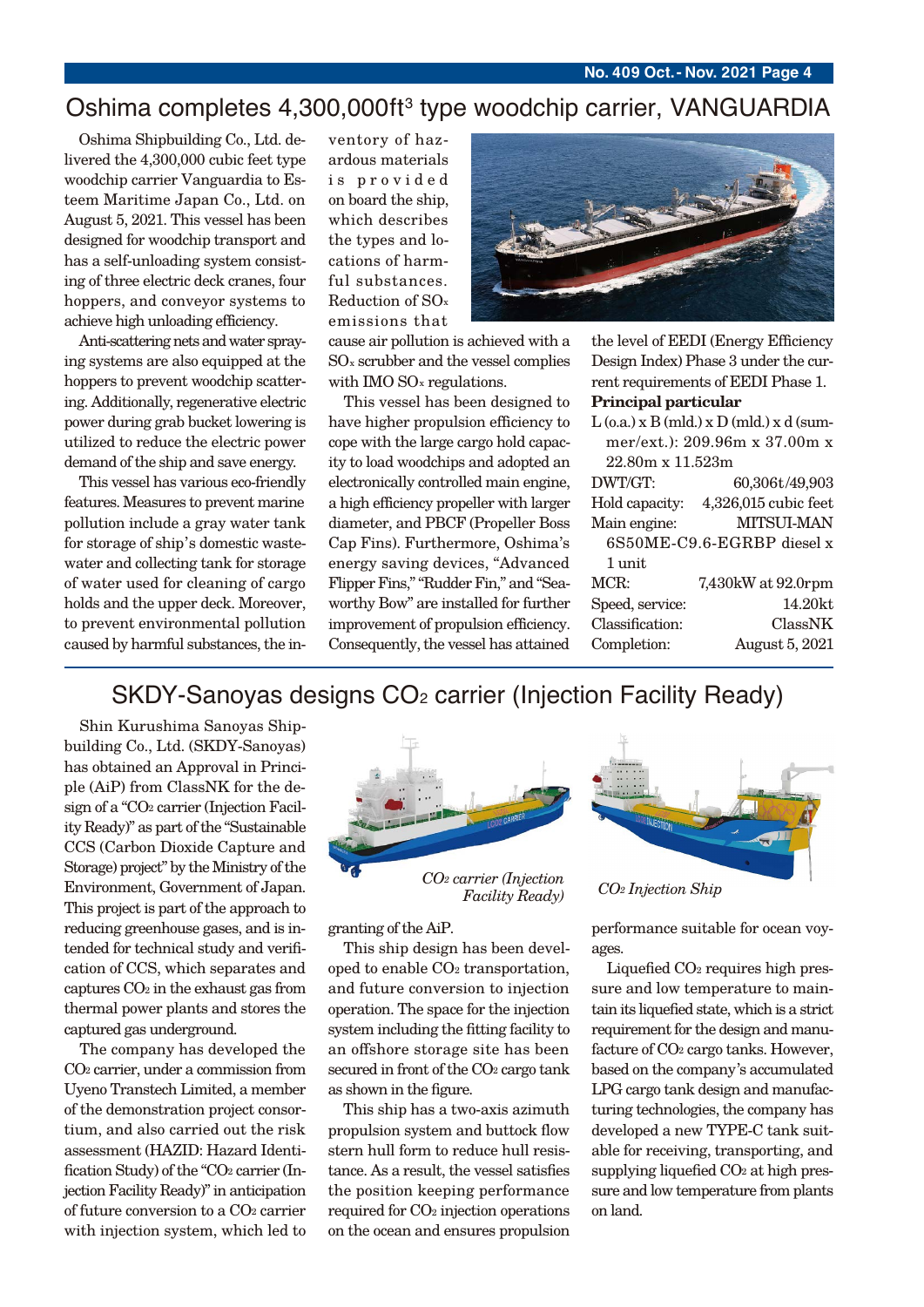## Onomichi completes 3.6-million ft<sup>3</sup> woodchip carrier

Onomichi Dockyard Co., Ltd. delivered the 3,600,000 cubic feet woodchip carrier, PRINCE OF NATURE, to her owner, Tokai Shipping Co., Ltd. (contractor: Pon Shipholding S.A.), at its Onomichi Shipyard. This is the first woodchip carrier built by Onomichi Dockyard.

The PRINCE OF NATURE has six cargo holds capable of loading about 102,000m3 woodchips used as paper raw materials. Three woodchip-unloading units are also installed



The main engine uses the first production model of the J-ENG 6UEC50LSH-Eco-C2-EGR diesel engine, which was manufactured by Japan Engine Corporation. The engine is the electronically controlled type that has greatly improved fuel consumption compared to the previous models. The stern is installed with Onomichi Parallel Fins to increase propulsion efficiency. Eco-protection

units are also adapted to the engine plant, the SOx scrubber to remove sulfur oxides from engine exhaust emissions, and the exhaust gas recirculation (EGR) system for decreasing NOx (nitrogen oxides).

Onomichi Dockyard has been constructing product carriers, handy-size bulkers, ferry vessels, and RO/RO ships as a core line of business, and is now expanding the range of ship types to be built. This year the company succeeded in the first delivery of the woodchip carrier.

#### **Principal particulars**

Owner: Tokai Shipping Co., Ltd. Shipbuilder:Onomichi Dockyard Co., Ltd.

| Ship type:                                   | Woodchip carrier                          |  |
|----------------------------------------------|-------------------------------------------|--|
| Hull No.:                                    | 776                                       |  |
|                                              | $L$ (o.a.) x B (mld.) x D (mld.): 199.90m |  |
| x 32.20m x 22.80m                            |                                           |  |
| Deadweight tonnage:                          | 41,151t                                   |  |
| Gross tonnage:                               | 49,899                                    |  |
| Main engine: J-ENG 6UEC50LSH-                |                                           |  |
| $Eco-C2-EGR$ diesel x 1 unit                 |                                           |  |
| Output (NCR): 6630kW x 93.8min <sup>-1</sup> |                                           |  |
| Classification:                              | ClassNK                                   |  |
| Registry:                                    | Panama                                    |  |

## Mitsubishi Shipbuilding begins verification tests on marine-based CO<sub>2</sub> capture system

Mitsubishi Shipbuilding Co., Ltd., a part of Mitsubishi Heavy Industries (MHI) Group, has been cooperating with Kawasaki Kisen Kaisha, Ltd. ("K" Line) and Nippon Kaiji Kyokai (ClassNK), to conduct test operations and data collection for a small scale demonstration plant of the "Marinebased CO2 Capture System," in order to verify the equipment's operation. The equipment has now been installed on board the CORONA UTILITY, a coal carrier for Tohoku Electric Power Co., Inc. operated by "K" Line, at MHI's Honmoku Plant at the Yokohama Dockyard & Machinery Works.

This project is being conducted with support from the Maritime Bureau of Japan's Ministry of Land, Infrastructure, Transport and Tourism (MLIT), as part of its assistance project for research and development of technological advancements in marine resource development. The demonstration involves converting the design of an existing CO2 capture system for onshore power plants to operation in a marine

environment, and installing the system on board a ship in service. This project, called "Carbon Capture on the Ocean" (CC-Ocean), is intended to achieve the world's first CO<sub>2</sub> capture at sea.

Specialist Mitsubishi Shipbuilding engineers will travel on the ship during its voyage, for commissioning of the compact CO<sub>2</sub> capture demonstration plant, and conducting performance evaluation assessments at sea, as well as analysis of capture CO<sub>2</sub>. By the end of fiscal 2021, MHI and "K" Line will conduct verification

tests with the ship crew operating the demo plant, and evaluate its safety and operability, with the aim of practical applicationof the system as a marine-based, compact CO2 capture system.

This is the world's first demonstration test to be conducted during actual ocean navigation. The knowledge gained will be used for future development of technologies and systems to capture CO2 from the exhaust gases of marine equipment and ships. The captured CO2 can be recycled for use as raw material in synthetic fuel, providing a significant contribution to reductions in greenhouse gas (GHG) emissions.

Mitsubishi Shipbuilding, amid rising awareness of the need for decarbonization globally since the enactment of the Paris Agreement, is continuing its efforts to find solutions for reducing GHG emissions from ships and marine equipment, and to contribute to environmental conservation transition.



*Marine-based CO2 Capture System installed on board the CORONA UTILITY*